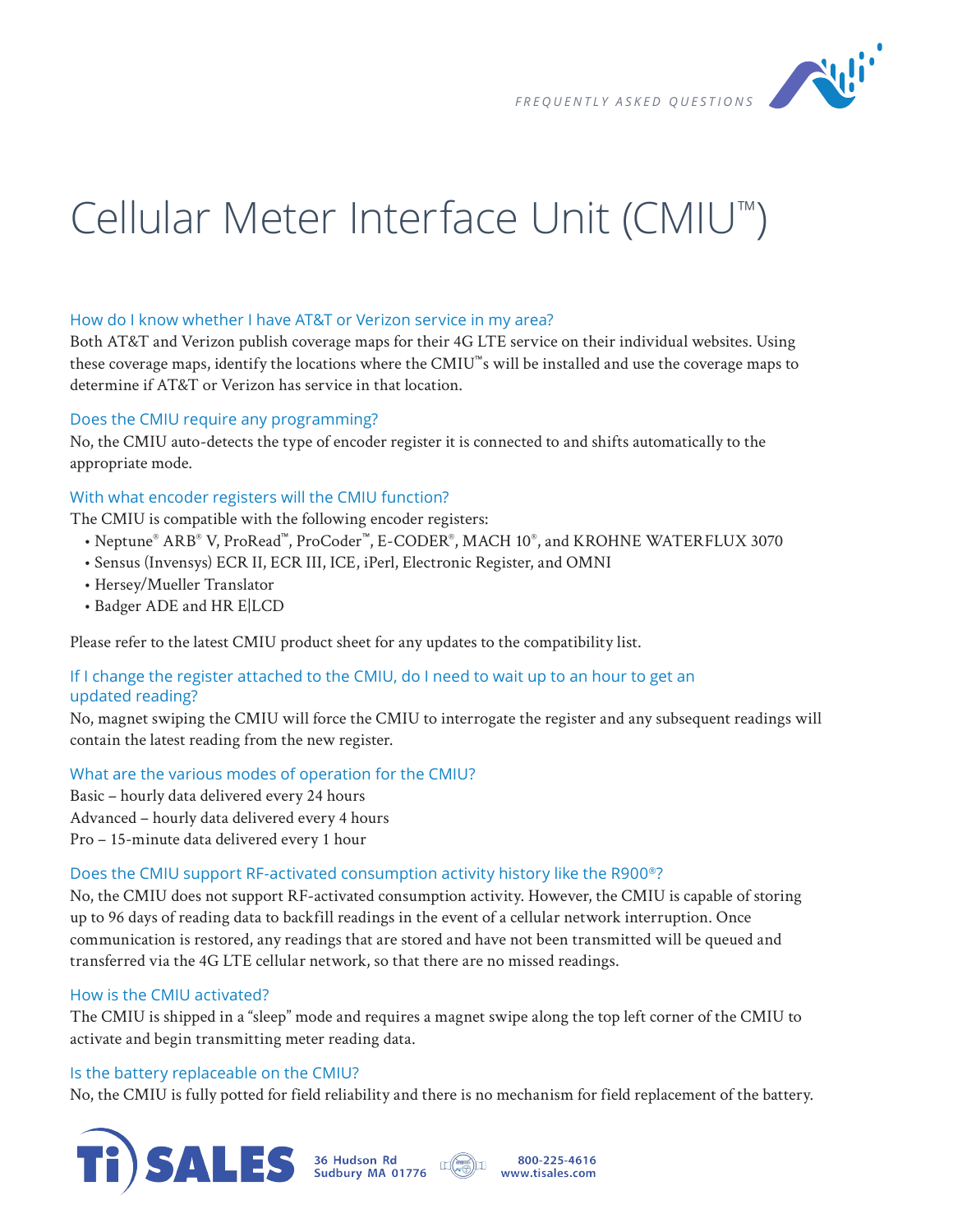

## The CMIU supports both Verizon and AT&T. Can I use both in my system or can I only choose one provider?

Yes, you can use both in your system if you choose. The delivery and setup of reading data has no bearing on the type or cellular carrier chosen.

## How can I distinguish a Verizon CMIU from an AT&T CMIU?

All Verizon CMIUs have a starting MIU ID of 4 and all AT&T CMIUs have a starting MIU ID of 5. Further, the label will indicate which version and includes a blue or red box to help identify the CMIU. A blue box on the label indicates an AT&T CMIU and a red box on the label indicates a Verizon CMIU.

## How do I change the mode of operation for the CMIU?

You can change the mode by using the System Commands function within Neptune® 360™ You will need to know the CMIU ID to complete the mode change operation. Note: Changing the mode of operation impacts battery life and will retroactively change the warranty based on the mode of operation that is selected.

## What is the expected life of the CMIU?

The CMIU includes data for up to ten (10) years of data service. However, note that changing to Advanced or Pro modes will decrease the expected life of the CMIU. For more information, please refer to the CMIU warranty statement.

## Can a CMIU be connected to two (2) separate encoder registers?

No, the CMIU does not support networking and can only be connected to a single encoder register.

## How do I download and install the CMIU Manager to my iOS device?

Contact Customer Support to obtain a license key and directions for installing the application to your iOS device.

## How can the CMIU Manager assist with installation and troubleshooting?

The CMIU Manager is an iOS application that communicates with the CMIU via Bluetooth link to display information on cellular network status of the CMIU and meter reading information of the connected register. This displayed information can be used to verify that you have properly wired the CMIU to the attached register along with a verification of cellular signal strength at the installation location.

## Is the CMIU Manager required for installation?

No, the CMIU Manager is not required for installation and is simply a tool to be used for your convenience to verify a valid meter reading and cellular network status while at the installation location.

## Why is the CMIU transmitting all colons (::::::::)?

The CMIU is not detecting an encoder register. Check all wiring connections and magnet swipe the MIU to force a register interrogation.

## What is the difference in label colors on the CMIU device and CMIU pit antenna?

The CMIU supports two different cellular network providers: AT&T and Verizon. The blue label color signifies an AT&T device and a red color signifies a Verizon device. In order to ensure you are using the proper pit antenna, verify that the CMIU pit antenna label color and CMIU label color match. This will ensure that you are using an AT&T pit antenna with an AT&T CMIU or a Verizon pit antenna with a Verizon CMIU.

## Can an AT&T CMIU pit antenna be used with a Verizon CMIU pit antenna and vice versa?

No, each antenna is specifically designed for each cellular network. Both the pit antenna and the CMIU contain color-coded labels so that you can confirm you are connecting a Verizon CMIU with a Verizon pit antenna or an AT&T CMIU with an AT&T pit antenna. The color code used on the Verizon CMIU and pit antenna is red and the color code used on the AT&T CMIU and pit antenna is blue.